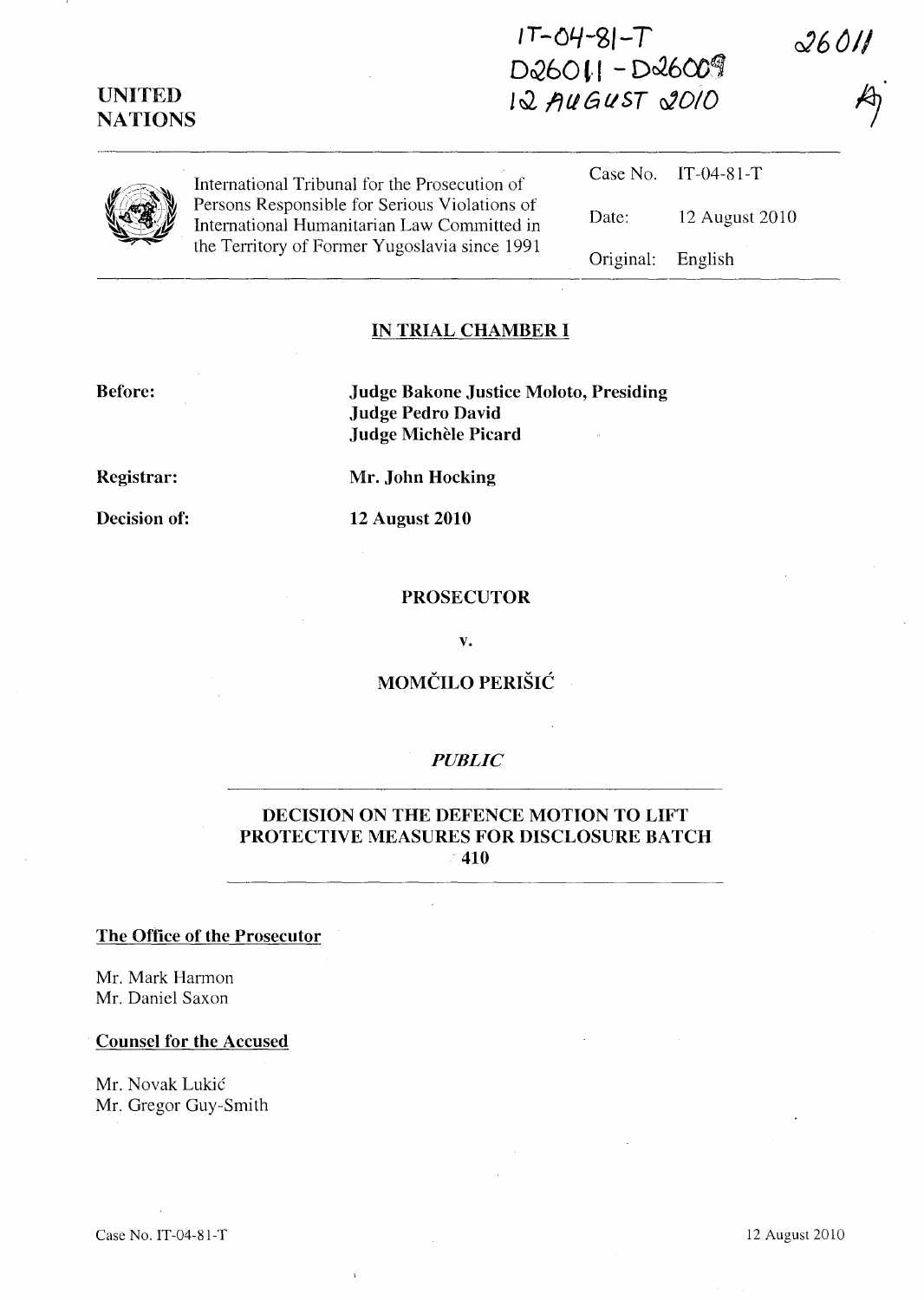**TRIAL CHAMBER I** ("Trial Chamber") of the International Tribunal for the Prosecution of Persons Responsible for Serious Violations of International Humanitarian Law Committed in the Territory of the former Yugoslavia since 1991 ("Tribunal");

**BEING SEISED** of the Defence "Motion to Lift Protective Measures for Disclosure Batch 410", filed confidentially on 25 May 2010 ("Motion to Lift"), in which the Defence requested the Trial Chamber to lift protective measures granted to materials contained in the disclosure batch  $410$ ;

**NOTING** the Trial Chamber's confidential "Order on Protective Measures for Disclosure Batch 410", dated 13 April 2010, instructing the Defence not to disclose to the public the contents of materials contained in Prosecution's disclosure batch 410;

**NOTING** the Trial Chamber's "Decision on Prosecution Motion for Further Extension of Time to Respond to Defence Motion to Lift Protective Measures for Disclosure Batch 410", issued confidentially on 2 July 2010, in which the Trial Chamber granted the Prosecution a deferral of its response to Motion to Lift until seven days after the Prosecution receives the final English translation of the disclosure batch 410 materials;

**NOTING** the "Prosecution's Final Response to Defence Motion to Lift Protective Measures for Disclosure Batch 410", filed confidentially on 26 July 2010, in which the Prosecution provides that upon a review of the English translation of the disclosure batch 410 materials, it has concluded that nothing in these materials might compromise the safety of the public or security of persons mentioned therein, and therefore it does not oppose the Motion to  $\text{Lift:}^2$ 

**CONSIDERING** that it is in the interests of justice to lift the protective measures from Disclosure Batch 410.

**PURSUANT TO** Articles 20, 21 and 22 of the Statute of the Tribunal and Rules 54 and 75 of the Rules of Procedure and Evidence, **HEREBY** 

**GRANTS** the Motion to Lift.

<sup>&</sup>lt;sup>1</sup> Order on Protective Measures for Disclosure Batch 410, issued confidentially on 13 April 2010 (Order).